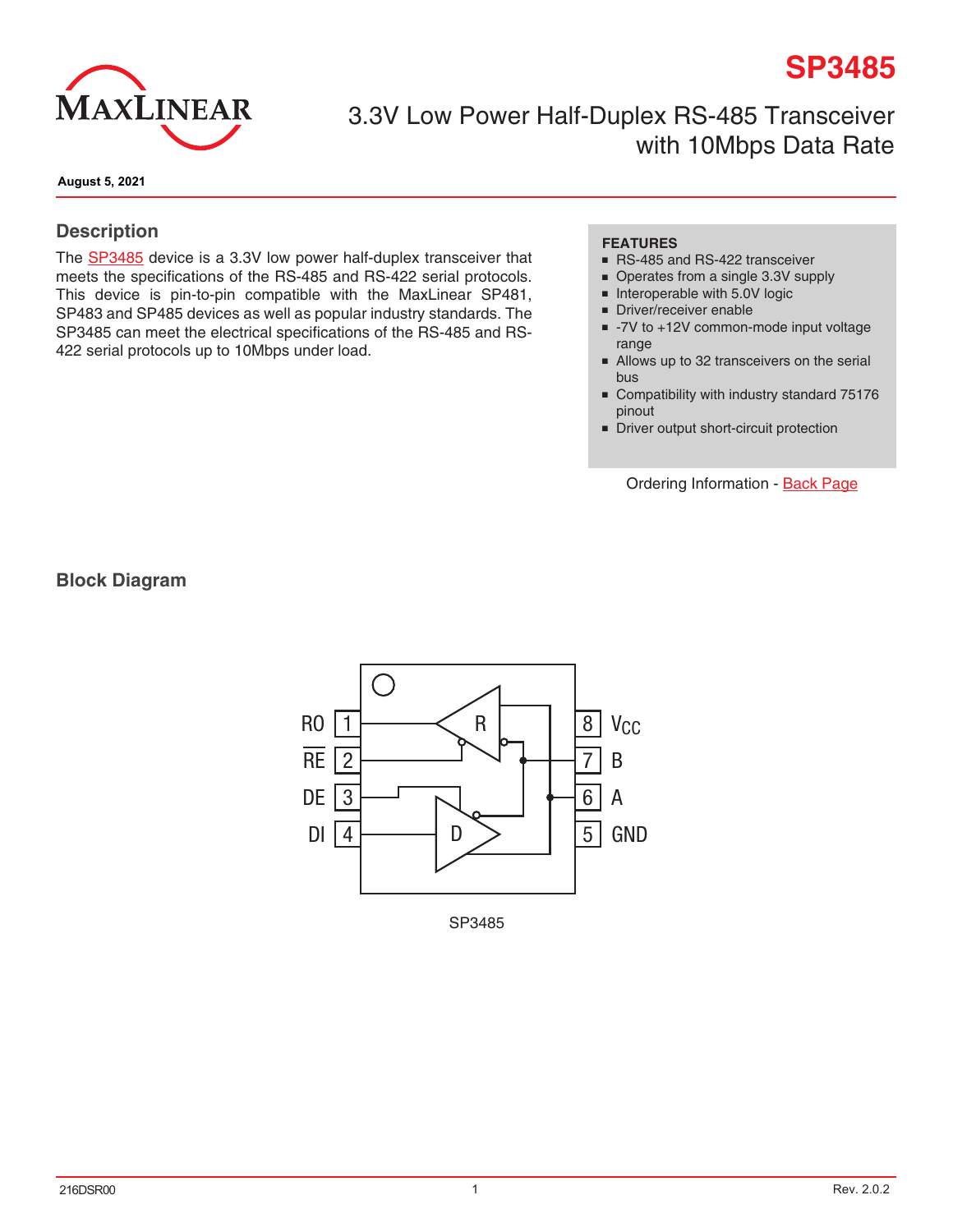# **Absolute Maximum Ratings**

These are stress ratings only and functional operation of the device at these ratings or any other above those indicated in the operation sections of the specifications below is not implied. Exposure to absolute maximum rating conditions for extended periods of time may affect reliability.

| Input Voltages |  |
|----------------|--|
|                |  |
|                |  |
|                |  |
| Outputs        |  |
|                |  |
|                |  |
|                |  |

| Maximum Junction Temperature, T <sub>.J</sub> 125°C |  |
|-----------------------------------------------------|--|
|                                                     |  |
| (derate 6.90mW/ $\degree$ C above 70 $\degree$ C)   |  |

### **Operating Conditions**

Package Power Dissipation

|--|--|--|--|

# **ESD Rating**

Human Body Model (HBM).......................................... ±2kV



 $\begin{tabular}{l|c|} \hline \textbf{CAUTION:} \\ \hline \textbf{ESD (ElectroStatic Charactered area) sensitivity on two.} \\ \hline dovico.~Pamanent damage may occur on a  
mononected devices subject to high energy electrostatic fields. Unused devices must be  
stored in conducting this device, and the  
Desromel should be properly grounded prior  
should be discharged to the destination  
socket before devices are removed.\\ \hline \end{tabular}$ 

# **Electrical Characteristics**

Unless otherwise noted:  $T_{AMB} = T_{MIN}$  to  $T_{MAX}$  and  $V_{CC} = 3.3V \pm 5\%$ .

| <b>PARAMETERS</b>                                                                     | MIN.           | TYP. | MAX.       | <b>UNITS</b> | <b>CONDITIONS</b>                                        |  |
|---------------------------------------------------------------------------------------|----------------|------|------------|--------------|----------------------------------------------------------|--|
| <b>SP3485 Driver DC Characteristics</b>                                               |                |      |            |              |                                                          |  |
| Differential output voltage                                                           |                |      | <b>Vcc</b> | Volts        | Unloaded; $R = \infty \Omega$ ; Figure 1                 |  |
| Differential output voltage                                                           | $\overline{2}$ |      | <b>Vcc</b> | Volts        | With Load; $R = 50\Omega$ (RS-422); Figure 1             |  |
| Differential output voltage                                                           | 1.5            |      | <b>Vcc</b> | Volts        | With Load; $R = 27\Omega$ (RS-485); Figure 1             |  |
| Change in magnitude of driver differential output<br>voltage for complimentary states |                |      | 0.2        | Volts        | $R = 27\Omega$ or $R = 50\Omega$ ; Figure 1              |  |
| Driver common mode output voltage                                                     |                |      | 3          | Volts        | $R = 27\Omega$ or $R = 50\Omega$ ; Figure 1              |  |
| Input high voltage                                                                    | 2.0            |      |            | Volts        | Applies to DE, DI, RE                                    |  |
| Input low voltage                                                                     |                |      | 0.8        | Volts        | Applies to DE, DI, RE                                    |  |
| Input current                                                                         |                |      | ±10        | μA           | Applies to DE, DI, RE                                    |  |
| Driver short circuit current $V_{\text{OUT}}$ = HIGH                                  |                |      | ±250       | mA           | $-7V \le V_{\Omega} \le +12V$ ; Figure 8                 |  |
| Driver short circuit current $V_{OUT} = LOW$                                          |                |      | ±250       | mA           | -7V $\leq$ V <sub>O</sub> $\leq$ +12V; Figure 8          |  |
| <b>SP3485 Driver AC Characteristics</b>                                               |                |      |            |              |                                                          |  |
| Maximum data rate                                                                     | 10             |      |            | <b>Mbps</b>  | $RE = V_{CC}$ , $DE = V_{CC}$                            |  |
| Driver input to output, t <sub>PLH</sub>                                              |                | 17   | 60         | ns           | Figures 2 & 9                                            |  |
| Driver input to output, t <sub>PHL</sub>                                              |                | 17   | 60         | ns           | Figures 2 & 9                                            |  |
| Differential driver skew                                                              |                | 2    | 10         | ns           | $ t_{\text{DO1}}$ - $t_{\text{DO2}} $ , Figures 2 and 10 |  |
| Driver rise or fall time                                                              |                | 5    | 20         | ns           | From 10%-90%; Figures 3 and 10                           |  |
| Driver enable to output high                                                          |                | 35   | 120        | ns           | Figures 4 and 11                                         |  |
| Driver enable to output low                                                           |                | 30   | 120        | ns           | Figures 5 and 11                                         |  |
| Driver disable time from low                                                          |                | 20   | 120        | ns           | Figures 5 and 11                                         |  |
| Driver disable time from high                                                         |                | 20   | 120        | ns           | Figures 4 and 11                                         |  |
| Driver enable from shutdown to output high, t <sub>PSH</sub>                          |                |      | 250        | ns           | $C_L$ = 50pF, R <sub>L</sub> = 500Ω.                     |  |
| Driver enable from shutdown to output low, tpsi                                       |                |      | 250        | ns           | Figures 4, 5, and 11                                     |  |
| Time to shutdown, t <sub>SHDN</sub>                                                   | 50             | 200  | 600        | ns           | Notes 1 and 2                                            |  |

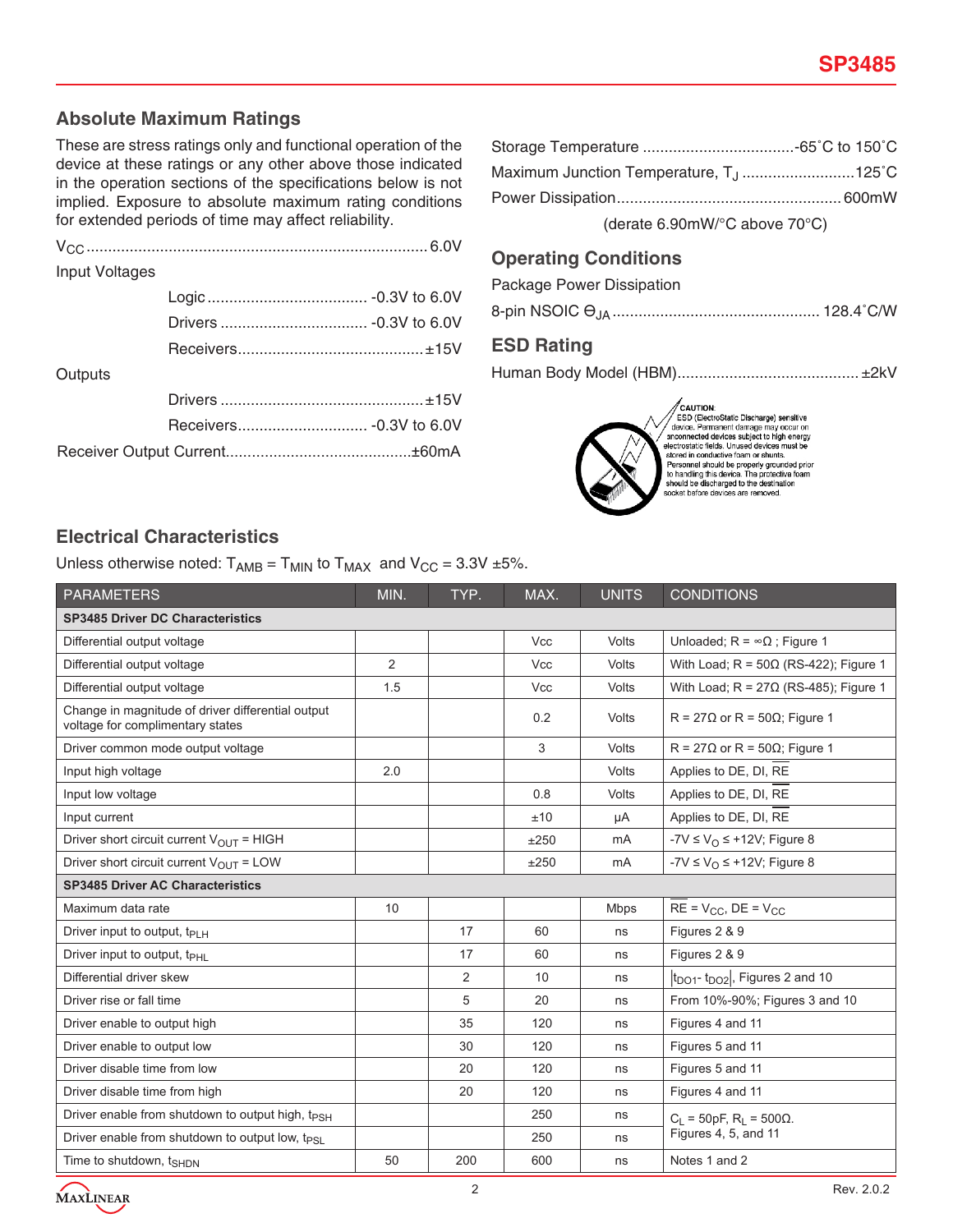# **Electrical Characteristics (Continued)**

Unless otherwise noted:  $T_{AMB} = T_{MIN}$  to  $T_{MAX}$  and  $V_{CC} = 3.3V \pm 5\%$ .

| <b>PARAMETERS</b>                                                  | MIN.      | TYP.           | MAX.   | <b>UNITS</b> | <b>CONDITIONS</b>                                                 |  |
|--------------------------------------------------------------------|-----------|----------------|--------|--------------|-------------------------------------------------------------------|--|
| <b>SP3485 Receiver DC Characteristics</b>                          |           |                |        |              |                                                                   |  |
| Differential input threshold                                       | $-0.2$    |                | 0.2    | Volts        | $-7V \leq V_{CM} \leq 12V$                                        |  |
| Input hysteresis                                                   |           | 20             |        | mV           | $V_{CM} = 0V$                                                     |  |
| Output voltage HIGH                                                | $Vcc-0.4$ |                |        | Volts        | $V_{\text{ID}}$ = 200mV, -1.5mA                                   |  |
| Output voltage LOW                                                 |           |                | 0.4    | <b>Volts</b> | $V_{ID} = -200$ mV, 2.5mA                                         |  |
| Three-state (high impedance) output current                        |           |                | ±1     | μA           | $0V \le V_O \le V_{CC}$ ; RE = $V_{CC}$                           |  |
| Input resistance                                                   | 12        |                |        | $k\Omega$    | $-7V \leq V_{CM} \leq 12V$                                        |  |
| Input current (A, B); $V_{IN}$ = 12V                               |           |                | 1.0    | mA           | DE = 0V, $V_{CC}$ = 0V or 3.6V,<br>$V_{IN}$ = 12V                 |  |
| Input current (A, B); $V_{IN} = -7V$                               |           |                | $-0.8$ | mA           | $DE = 0V$ , $V_{CC} = 0V$ or 3.6V,<br>$V_{IN} = -7V$              |  |
| <b>SP3485 Receiver AC Characteristics</b>                          |           |                |        |              |                                                                   |  |
| Maximum data rate                                                  | 10        |                |        | <b>Mbps</b>  | $RE = 0V$ , $DE = 0V$                                             |  |
| Receiver input to output, $t_{PIH}$                                |           | 40             | 100    | ns           | Figures 6 and 12                                                  |  |
| Receiver input to output, $t_{PIH}$                                |           |                | 70     | ns           | $T_{AMB} = 25^{\circ}$ C, Vcc = 3.3V,<br>Figures 6 and 12         |  |
| Receiver input to output, t <sub>PHL</sub>                         |           | 35             | 100    | ns           | Figures 6 and 12                                                  |  |
| Receiver input to output, t <sub>PHL</sub>                         |           |                | 70     | ns           | $T_{AMB} = 25^{\circ}$ C, Vcc = 3.3V,<br>Figures 6 and 12         |  |
| Differential receiver skew                                         |           | $\overline{4}$ |        | ns           | $t_{RSKEW} =  t_{RPHL} - t_{RPLH} $<br>Figures 6 and 12           |  |
| Receiver enable to output low                                      |           | 10             | 60     | ns           | Figures 7 and 13,<br>$S_1$ closed, $S_2$ open                     |  |
| Receiver enable to output high                                     |           | 10             | 60     | ns           | Figures 7 and 13,<br>$S_2$ closed, $S_1$ open                     |  |
| Receiver disable from low                                          |           | 10             | 60     | ns           | Figures 7 and 13.<br>$S_1$ closed, $S_2$ open                     |  |
| Receiver disable from high                                         |           | 10             | 60     | ns           | Figures 7 and 13.<br>$S_2$ closed, $S_1$ open                     |  |
| Receiver enable from shutdown to output high,<br>t <sub>PRSH</sub> |           |                | 1800   | ns           | $C_L$ = 15pF, R <sub>L</sub> = 1kΩ.                               |  |
| Receiver enable from shutdown to output low, t <sub>PRSL</sub>     |           |                | 1800   | ns           | Figures 7 and 13                                                  |  |
| Time to shutdown, t <sub>SHDN</sub>                                | 50        | 200            | 600    | ns           | Notes 1 and 2                                                     |  |
| <b>Power Requirements</b>                                          |           |                |        |              |                                                                   |  |
| Supply current, no load                                            |           | 425            | 2000   | μA           | RE, $DI = 0V$ or $V_{CC}$ ; $DE = V_{CC}$                         |  |
| Supply current, no load                                            |           | 300            | 1500   | μA           | $\overline{\text{RE}}$ = 0V, DI = 0V or V <sub>CC</sub> , DE = 0V |  |

NOTES:

1. The transceivers are put into shutdown by gringing RE high and DE low simultaneously for at least 600ns. If the control inputs are in this state for less than 50ns, the device is guaranteed to not enter shutdown. If the enable inputs are held in this state for at least 600ns, the device is assured to be in shutdown. Note that the receiver and driver times increase significantly when coming out of shutdown.

2. This spec is guaranteed by design and bench characterization.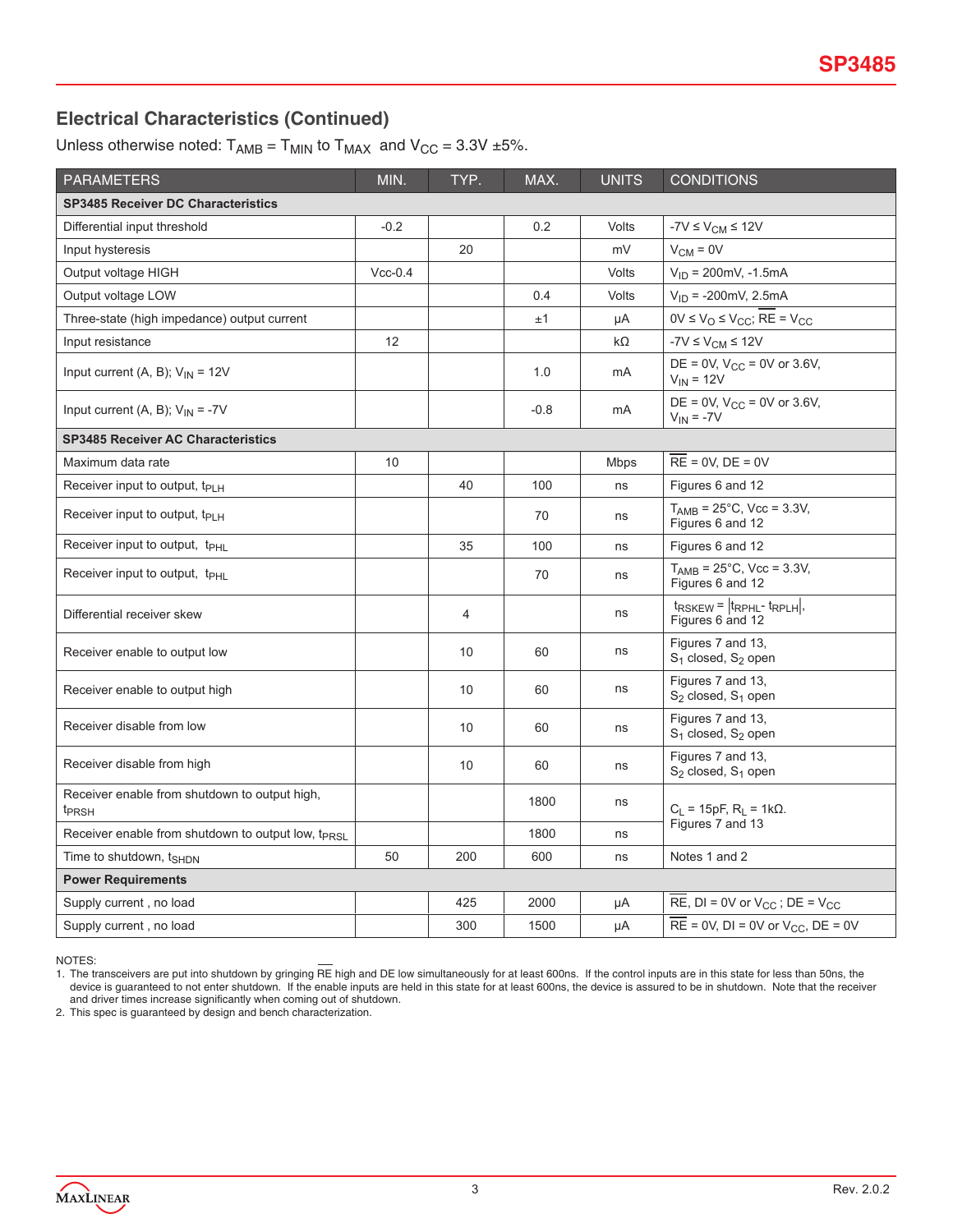# **Pin Functions**

| Pin | <b>Name</b> | <b>Description</b>                           |
|-----|-------------|----------------------------------------------|
|     | RO.         | Receiver output                              |
| 2   | <b>RE</b>   | Receiver output enable active LOW            |
| 3   | DE          | Driver output enable active HIGH             |
| 4   | DI          | Driver input                                 |
| 5   | <b>GND</b>  | Ground connection                            |
| 6   | A           | Non-inverting driver output / receiver input |
| 7   | B           | Inverting driver output / receiver input     |
| 8   | $V_{CC}$    | Positive supply                              |



Pinout (Top View)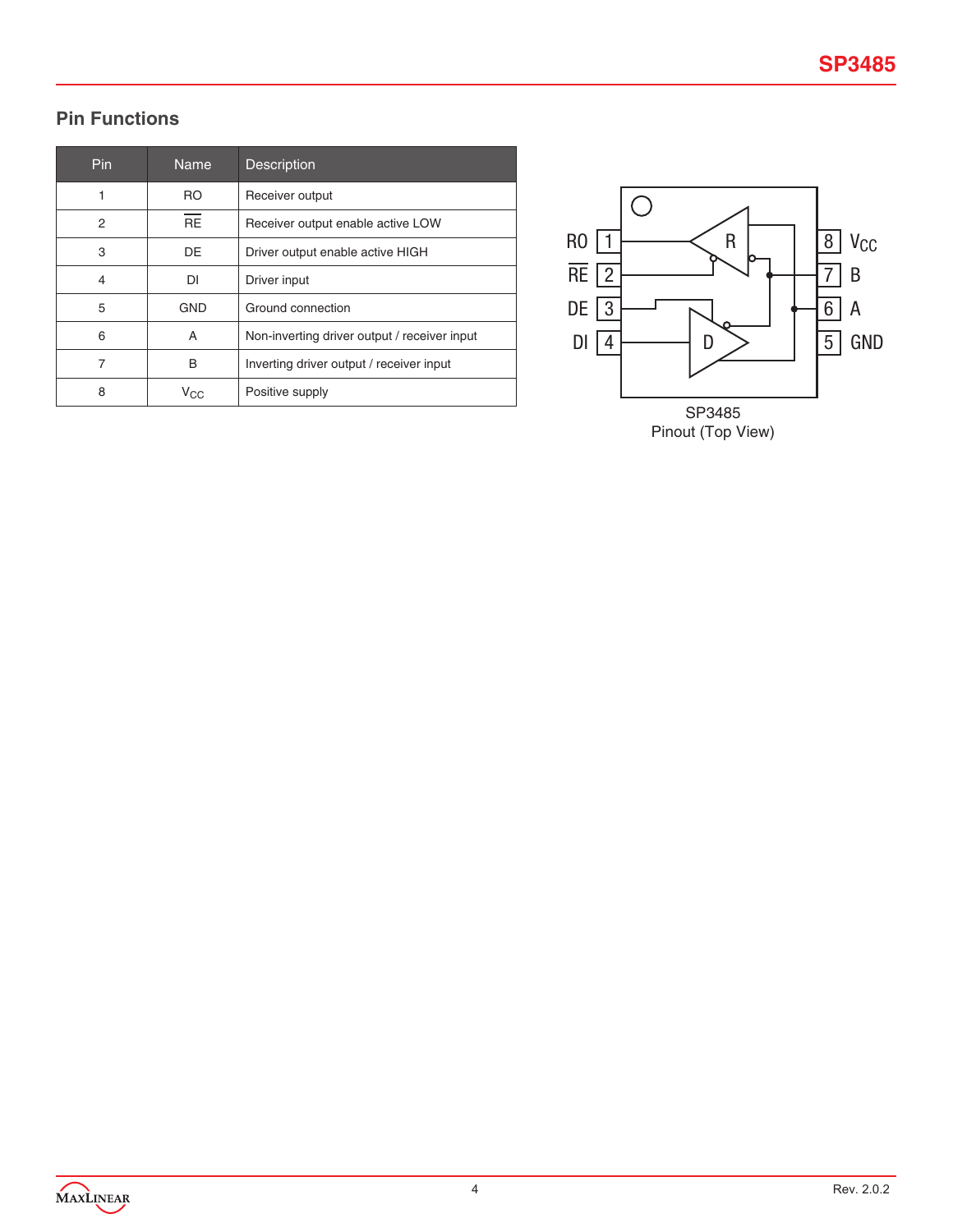# **Test Circuits**





Figure 3: Driver Differential Output Delay and Transition Time Circuit.







Figure 7: Receiver Enable and Disable Timing Circuit Figure 8: Driver Short Circuit Current Limit Test

#### NOTES

1: The input pulse is supplied by a generator with the following characteristics: PRR = 250kHz, 50% duty cycle,  $t_R$  < 6.0ns,  $Z_O$  = 50Ω. 2: C<sub>L</sub> includes probe and stray capacitance.



Figure 1: Driver DC Test Load Circuit Figure 2: Driver Propagation Delay Test Circuit



Figure 4: Driver Enable and Disable Timing Circuit, Output High



Figure 6: Receiver Propagation Delay Test Circuit



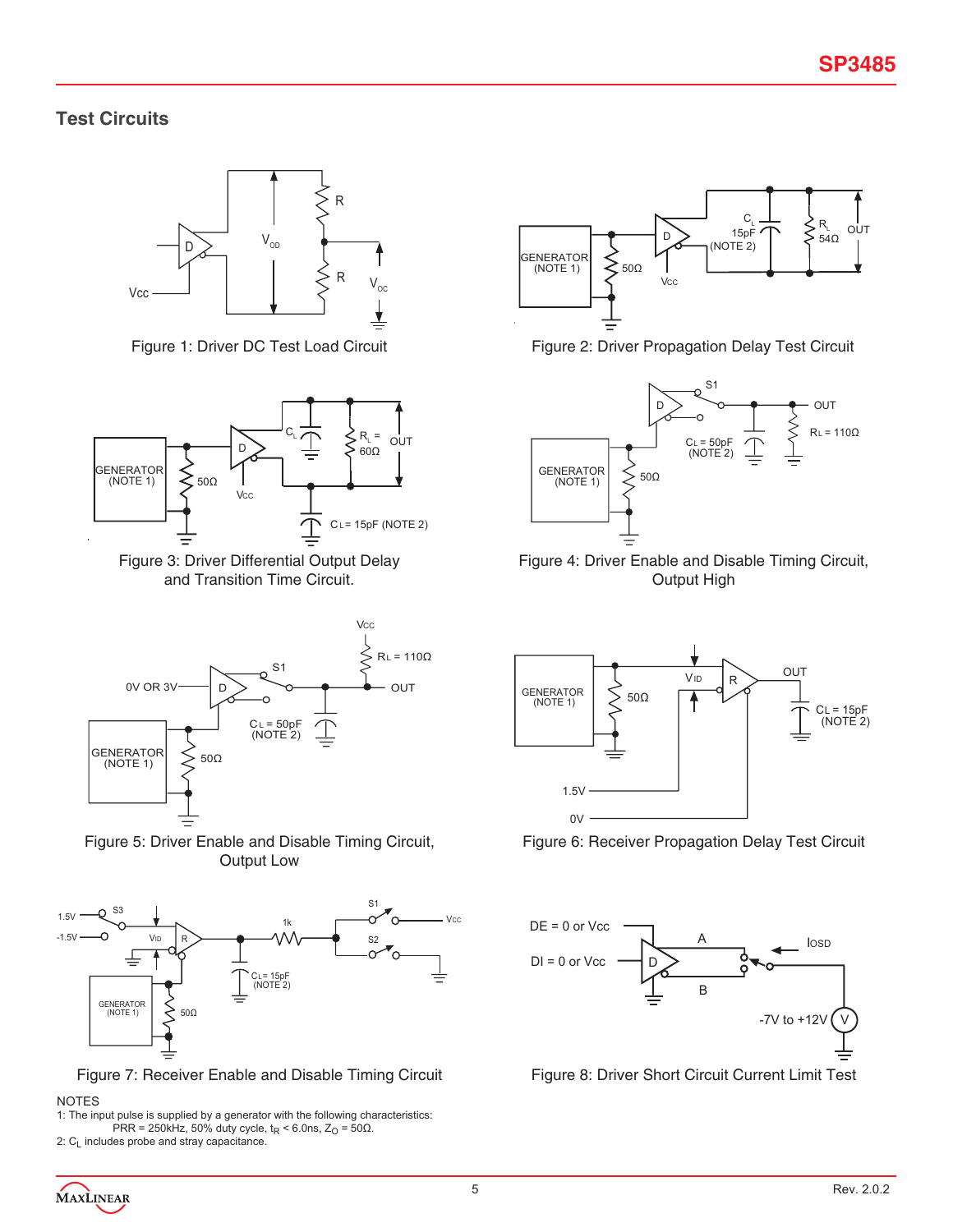# **Switching Waveforms**



Figure 9: Driver Propagation Delay Waveforms Figure 10: Driver Differential Output Delay







and Transition Time Waveforms







Figure 13: Receiver Enable and Disable Waveforms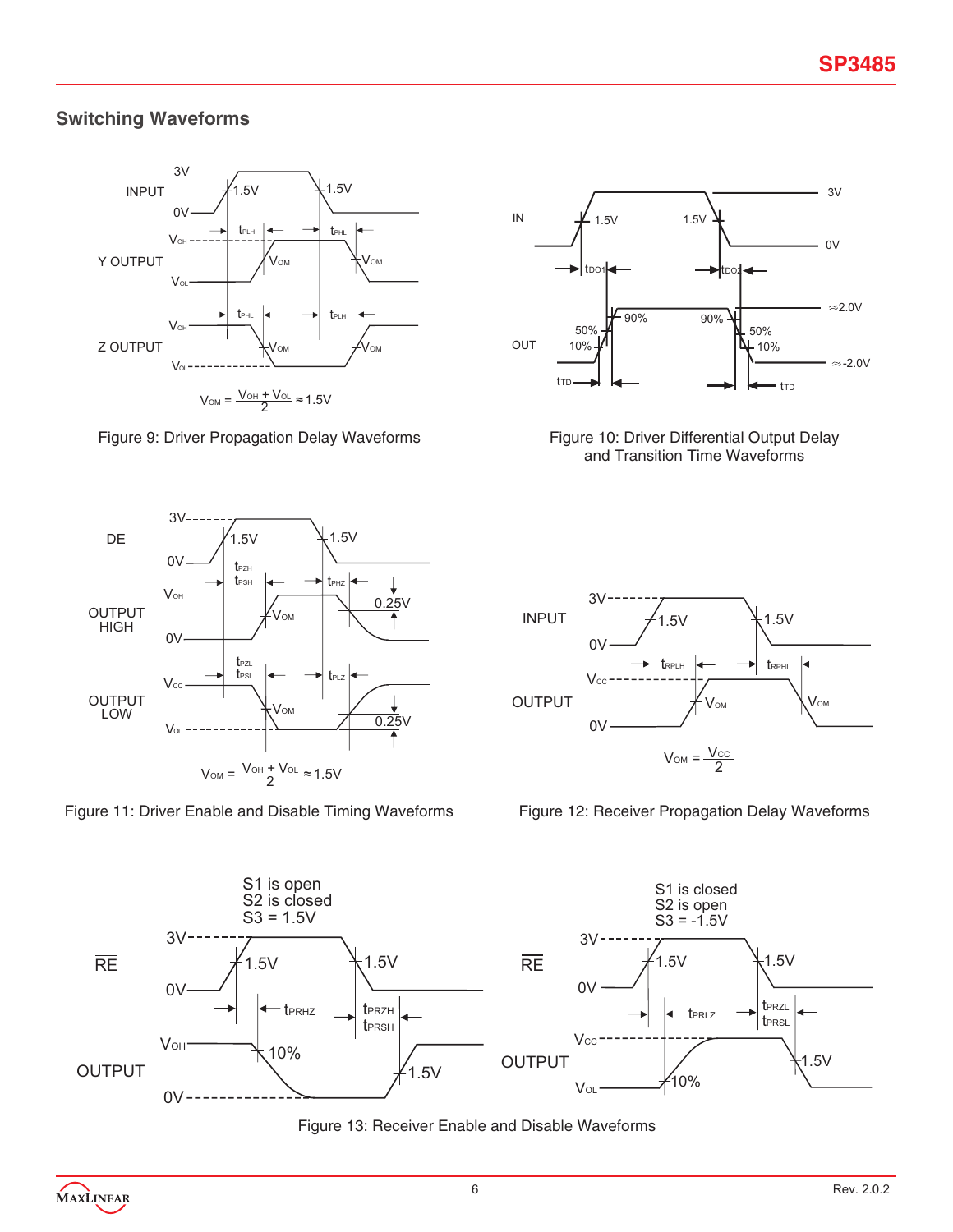# **Description**

The SP3485 is a member in the family of 3.3V low power halfduplex transceivers that meet the electrical specifications of the RS-485 and RS-422 serial protocols. This device is pinto-pin compatible with the MaxLinear SP481, SP483 and SP485 devices as well as popular industry standards. The SP3485 feature MaxLinear's BiCMOS process allowing low power operationwithout sacrificing performance.

#### **Driver**

The driver outputs of the SP3485 are differential outputs meeting the RS-485 and RS-422 standards. The typical voltage output swing with no load will be 0 volts to 3.3 Volts. With a load of 54Ω across the differential outputs, the drivers can maintain greater than 1.5V voltage levels.

The driver of the SP3485 has a driver enable control line which is active HIGH. A logic HIGH on DE (pin 3) will enable the differential driver outputs. A logic LOW on the DE (pin 3) will tri-state the driver outputs.

The driver of the SP3485 operates up to 10Mbps. The 250mA  $I_{SC}$  maximum limit on the driver output allows the SP3485 to withstand an infinite short circuit over the -7.0V to 12V common mode range without catastrophic damage to the IC.

#### Receiver

The SP3485 receiver has differential inputs with an input sensitivity of ±200mV. Input impedance of the receiver is 12kΩ minimum. A wide common mode range of -7V to 12V allows for large ground potential differences between systems. The receiver is equipped with a fail-safe feature that guarantees the receiver output will be in a HIGH state when the input is left unconnected. The receiver of the SP3485 operates up to 10Mbps.

The receiver of the SP3485 has an enable control line which is active LOW. A logic LOW on  $\overline{RE}$  (pin 2) will enable the differential receiver. A logic HIGH on  $\overline{RE}$  (pin 2) of the SP3485 will disable the receiver.

#### Low Power Shutdown Mode

Low-power shutdown mode is initiated by bringing both RE high and DE low. In shutdown, the devices typically draw only 50nA of supply current.  $\overline{RE}$  and  $\overline{DE}$  can be driven simultaneously; the part is guaranteed not to enter shutdown if RE is high and DE is low for less than 50ns. If the inputs are in this state for at least 600ns, the parts are guaranteed to enter shutdown.

Enable times t<sub>PRZH</sub>, t<sub>PZH</sub>, t<sub>PRZL</sub> and t<sub>PZL</sub> assume the part was not in a low-power shutdown state. Enable times t<sub>PRSH</sub>,  $t_{PSH}$ , t<sub>PRSL</sub> and  $t_{PSL}$  assume the parts were shut down. It takes drivers and receivers longer to become enabled from low-power shutdown mode (t<sub>PRSH</sub>, t<sub>PSH</sub>, t<sub>PRSL</sub>, t<sub>PSL</sub>) than from driver/receiver-disable mode (t<sub>PRZH</sub>, t<sub>PZH</sub>, t<sub>PRZL</sub>, t<sub>PZL</sub>).

| <b>INPUTS</b> |    |  | <b>OUTPUTS</b> |  |
|---------------|----|--|----------------|--|
| <b>RE</b>     | DE |  |                |  |
|               |    |  |                |  |
|               |    |  |                |  |
|               |    |  | High-Z         |  |
|               |    |  | Shutdown       |  |

| Table 1: Transmit Function Truth Table |  |
|----------------------------------------|--|
|----------------------------------------|--|

| <b>INPUTS</b> |    |              | <b>OUTPUTS</b> |
|---------------|----|--------------|----------------|
| <b>RE</b>     | DE | $V_A - V_B$  | <b>RO</b>      |
|               | X  | $-50mV$      |                |
|               | x  | $-200mV$     |                |
| x             | Χ  | Open/Shorted |                |
|               |    | Χ            | High-Z         |
|               |    |              | Shutdown       |

Table 2: Receive Function Truth Table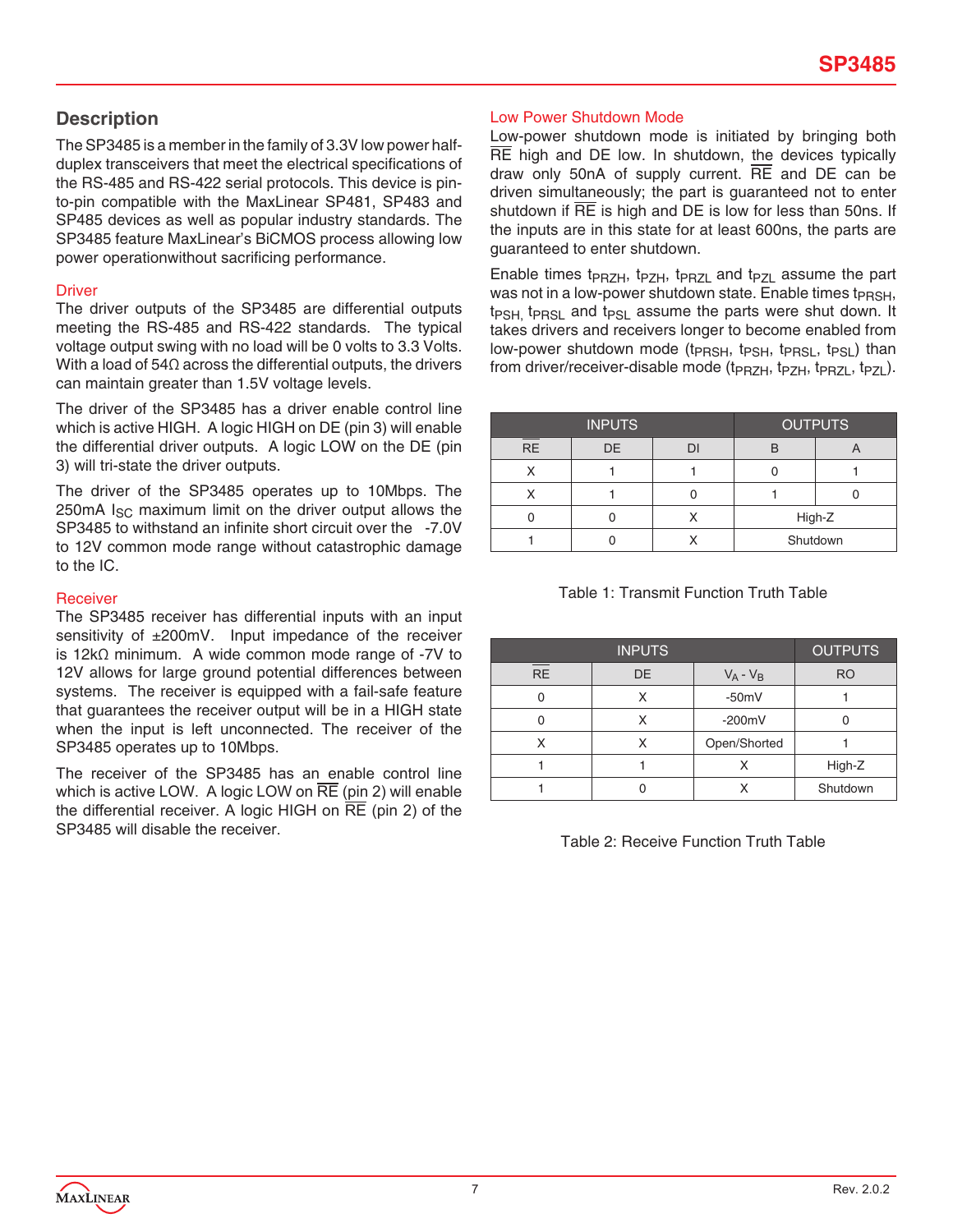# **Mechanical Dimensions**

NSOIC8

Top View







| PACKAGE OUTLINE NSOIC .150" BODY<br>JEDEC MS-012 VARIATION AA |                                           |                          |                          |                                               |                          |            |
|---------------------------------------------------------------|-------------------------------------------|--------------------------|--------------------------|-----------------------------------------------|--------------------------|------------|
| <b>SYMBOLS</b>                                                | COMMON DIMENSIONS IN MM<br>(Control Unit) |                          |                          | COMMON DIMENSIONS IN INCH<br>(Reference Unit) |                          |            |
|                                                               | MIN                                       | <b>NOM</b>               | <b>MAX</b>               | <b>MIN</b>                                    | <b>NOM</b>               | <b>MAX</b> |
| A                                                             | $\overline{1.35}$                         | —                        | 1.75                     | 0.053                                         | $\overline{\phantom{0}}$ | 0.069      |
| A1                                                            | 0.10                                      | $\overline{\phantom{0}}$ | 0.25                     | 0.004                                         |                          | 0.010      |
| A <sub>2</sub>                                                | 1.25                                      | $\overline{\phantom{0}}$ | 1.65                     | 0.049                                         |                          | 0.065      |
| h                                                             | 0.31                                      | $\overline{\phantom{0}}$ | 0.51                     | 0.012                                         |                          | 0.020      |
| c                                                             | 0.17                                      |                          | 0.25                     | 0.007                                         |                          | 0.010      |
| E                                                             | 6.00<br><b>BSC</b>                        |                          |                          | 0.236 BSC                                     |                          |            |
| E1                                                            |                                           | 3.90<br><b>BSC</b>       |                          | 0.154<br><b>BSC</b>                           |                          |            |
| e                                                             |                                           | 1.27 BSC                 |                          | 0.050 BSC                                     |                          |            |
| h                                                             | 0.25                                      |                          | 0.50                     | 0.010                                         |                          | 0.020      |
| L                                                             | 0.40                                      |                          | 1.27                     | 0.016                                         |                          | 0.050      |
| L1                                                            |                                           | 1.04 REF                 |                          |                                               | 0.041 REF                |            |
| L2                                                            |                                           | 0.25 BSC                 |                          |                                               | 0.010 BSC                |            |
| R                                                             | 0.07                                      |                          | $\overline{\phantom{0}}$ | 0.003                                         |                          |            |
| R <sub>1</sub>                                                | 0.07                                      |                          |                          | 0.003                                         |                          |            |
| q                                                             | 0.                                        | $\overline{\phantom{0}}$ | 8.                       | 0.                                            |                          | 8.         |
| ₫                                                             | 5.                                        |                          | 15"                      | 5'                                            |                          | 15"        |
| ڇو                                                            | 0.                                        |                          | —                        | O*                                            |                          |            |
| D                                                             | 4.90<br><b>BSC</b>                        |                          |                          |                                               | <b>BSC</b><br>0.193      |            |
| N                                                             | R                                         |                          |                          |                                               |                          |            |

Drawing No: POD-00000108 Revision: A

MAXLINEAR